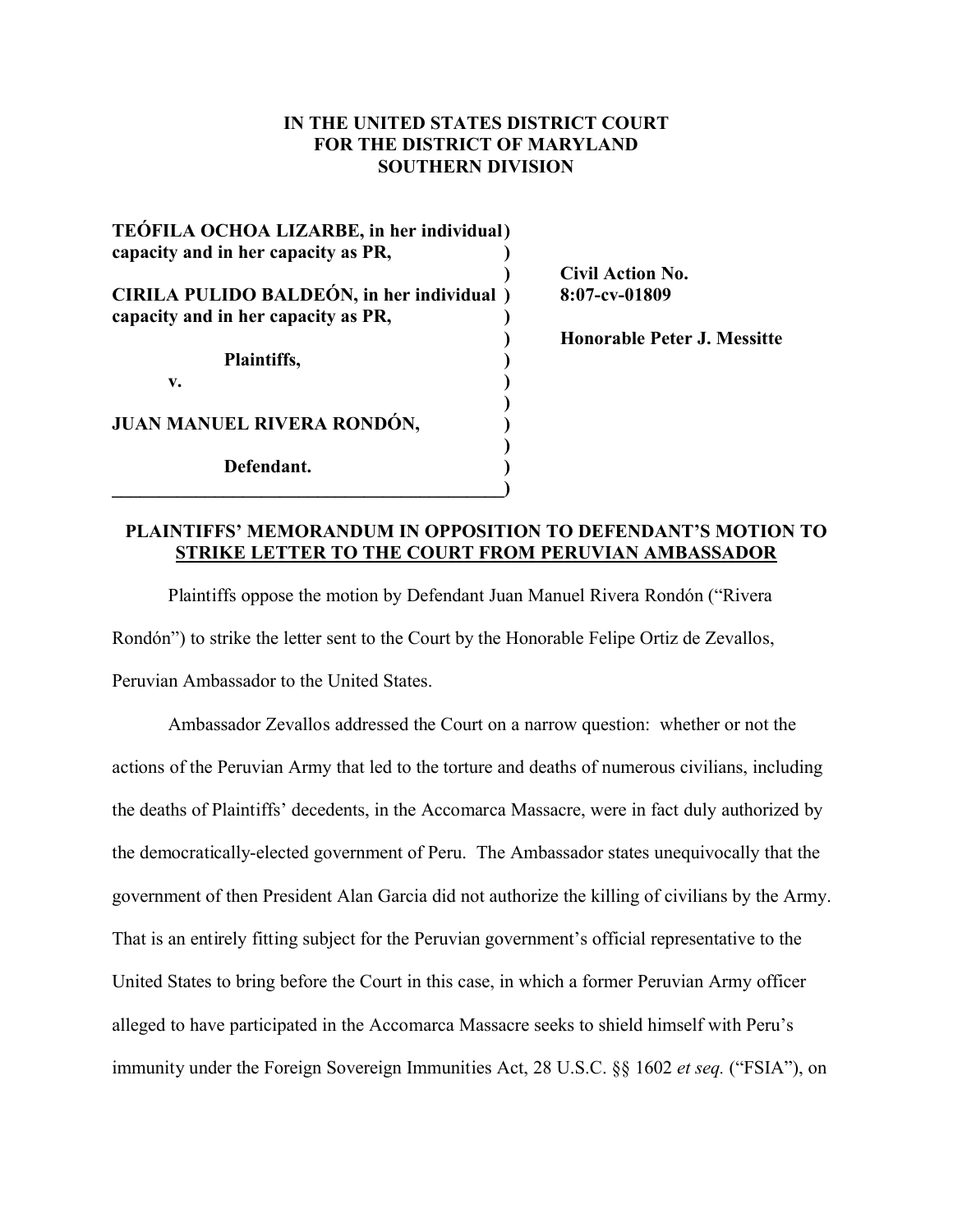the purported ground that he acted pursuant to the lawful authority of the Peruvian government. Defendant's reasons for seeking to have the Ambassador's letter stricken from the record are baseless.

First, paragraph 80 of the Complaint alleges that Defendant's "acts and omissions were outside the scope of [his] lawful authority and were not authorized by international or Peruvian law." Against that backdrop, the message from Ambassador Zevallos is highly relevant to Defendant Rivera Rondón's sovereign immunity defense, which rests on the proposition that orders issued by Defendant's superiors in the Peruvian Army constitute lawful authorization from the Peruvian government for Defendant to participate in the planning and implementation of the horrific acts alleged in the Complaint. *See* Motion ¶¶ 7 (and its subparts), 9, 12. Ambassador Zevallos's letter indicates very clearly that the premise of Defendant's sovereign immunity argument has no basis in fact. Indeed, it explains that the Peruvian Army's operation at Accomarca was completely contrary to the Garcia government's stated policy of "respect for civil liberties and the human rights of Peruvian citizens." Zevallos Letter, April 3, 2008, ¶ 2 (Paper no. 35). It is appropriate for the Court to consider the Ambassador's letter, particularly in the context of a motion to dismiss based on Defendant's FSIA jurisdictional defense, given the liberal standard that attaches to allegations of a complaint in such circumstances. *See Edwards v. City of Goldsboro*, 178 F.3d 231, 243-44 (4th Cir. 1999). Moreover, because Rivera Rondón's FSIA defense turns on a question of Peruvian law, namely his authority to take the actions alleged in the Complaint, the Court has broad discretion to consider the letter. *See United States v. Mitchell*, 985 F.2d 1275, 1280 (4th Cir. 1993) (acknowledging that courts have "broad discretion . . . in considering evidence" on matters of foreign law).

2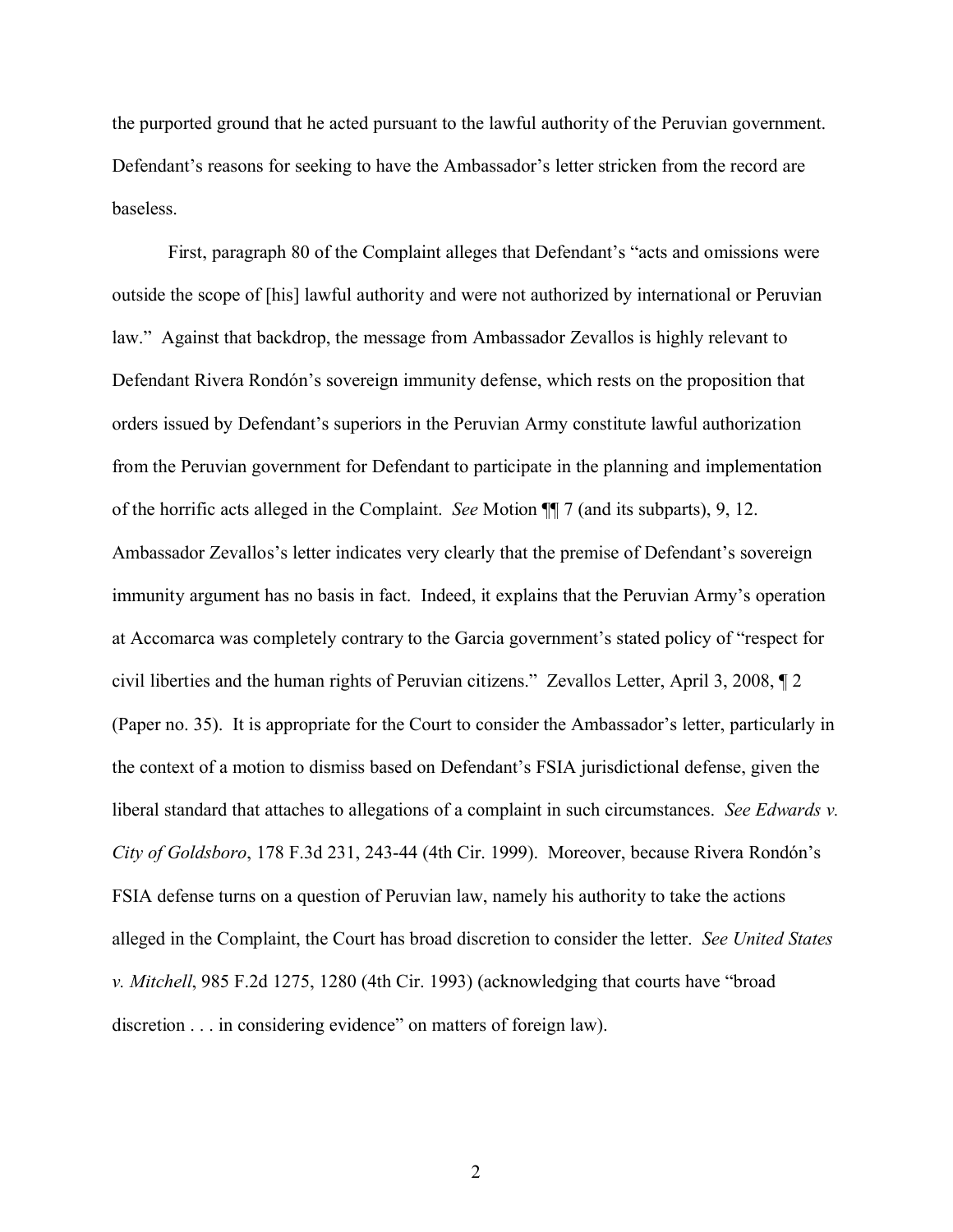Second, Defendant's contention that there is "no authority whatsoever for this letter from a third party to be accepted or considered by the Court," Motion ¶ 3, is plainly wrong. Indeed, Rivera Rondón has relied extensively on two cases in his motion papers, and at oral argument, in which the court placed great weight on just such a letter from the Israeli Ambassador to the United States that supported the defendants' claims that they acted in an official capacity with governmental authorization. Motion to Dismiss at 19-21, citing *Belhas v. Ya'alon,* 466 F. Supp. 2d 127 (D.D.C. 2006), *aff'd*, 515 F.3d 1279 (D.C. Cir. 2008), and *Matar v. Dichter*, 500 F. Supp. 2d 284 (S.D.N.Y. 2007). In neither of these cases was the foreign government a party to the litigation and in each case the Ambassador's letter was made part of the record and was considered by the court in resolving the factual dispute over the defendant's claim of foreign sovereign immunity.<sup>1</sup>

Defendant's request that the Court give no weight whatsoever to the views of the Peruvian Ambassador and, by extension, his government is precisely the opposite of what is appropriate in these circumstances. In *Matar*, the court assigned "great weight" to the Israeli Ambassador's letter as evidence on the issue of whether the defendant in that case acted within the scope of his official duties. 500 F. Supp. 2d at 291 ("Courts assign 'great weight' to the opinion of a sovereign state regarding whether one of its officials was acting within his official scope.") (citing *In re Terrorist Attacks of Sept. 11, 2001*, 392 F. Supp. 2d 539, 551 (S.D.N.Y. 2005); *Rein v. Rein*, 1996 WL 273993, at \*2 (S.D.N.Y. May 23, 1996)). Similarly, the D.C. Circuit's decision in *Belhas*, particularly the concurring opinion of Judge Williams, makes clear that the "official capacity" issue under the FSIA is one of fact, for which such a letter may well

<sup>1</sup> The same letter was filed in support of the defendant's motion to dismiss in both *Belhas*, No. 05-cv-02167, Paper no. 6, (D.D.C. filed Feb. 21, 2006), and *Matar*, No. 05-cv-10270, Paper no. 18, (S.D.N.Y. filed Feb. 22, 2006). A copy of that letter is attached hereto as Exhibit A.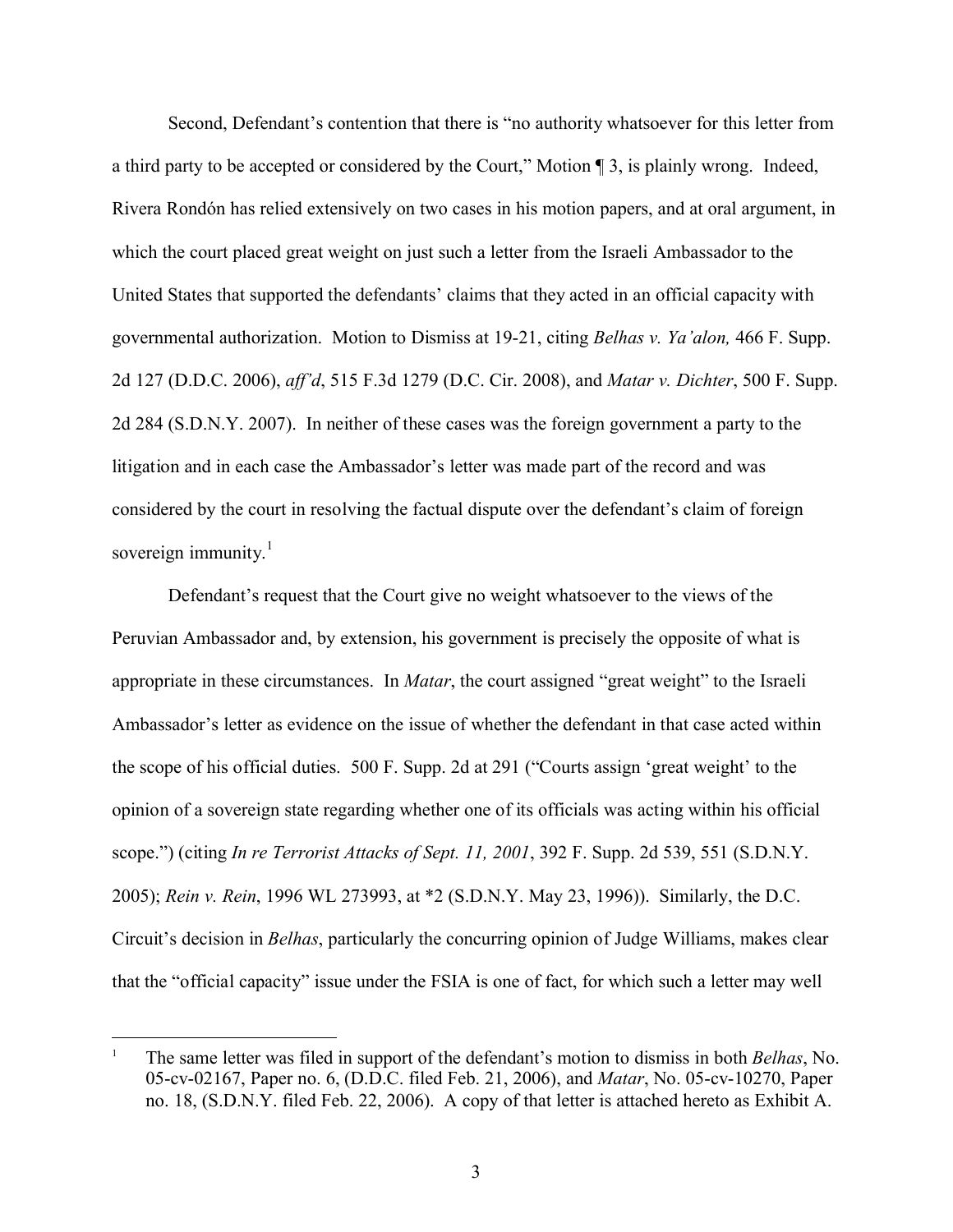shed light on whether the foreign state in fact authorized the acts complained of. 515 F.3d at 1284, 1292-94.

Nor is there merit to Rivera Rondón's contention that Ambassador Zevallos's letter "offers nothing more than an opinion on one of the ultimate legal issues for the Court to decide." Motion ¶ 11. That position is directly contradicted by *Matar* and *Belhas* and is not supported by the law in this Circuit. *See United States v. McIver*, 470 F.3d 550, 562 (4th Cir. 2006) (holding that "questions of fact that are committed to resolution by the jury are the proper subject of opinion testimony"). The propriety of the Court's reliance on the Ambassador's views should be free from doubt where, as here, the opinion goes to a fact put in issue by Defendant's motion to dismiss.

For much the same reason, the Court should reject Rivera Rondón's contention that the letter ought to be stricken because it is "unsworn" and "not properly part of the record." Motion ¶ 3. The Israeli Ambassador's letter in *Matar* and *Belhas* was not "sworn," but it became part of the record when submitted to the court, as is the case here. In considering issues of foreign law, this Court has previously relied on an unsworn communication from a nonparty that was even more informal in nature than the letter from the Peruvian Ambassador in this case. *VanGrack, Axelson & Williamowsky, P.C. v. Estate of Abbasi*, 261 F. Supp. 2d 352, 356, n. 4 (D. Md. 2003) (Messitte, J.) (email from Judicial Reform Specialist of The World Bank describing position of Provisional High Court official in Pakistan). Furthermore, Rivera Rondón submitted unsworn and extra-record materials – newspaper articles – in support of his motion to dismiss, and he is therefore not in a position to object to the Ambassador's letter on these grounds. *See* Motion to Dismiss at 6 n.3 (quoting *Houston Chronicle* and *New York Times* articles attached to the motion to dismiss).

4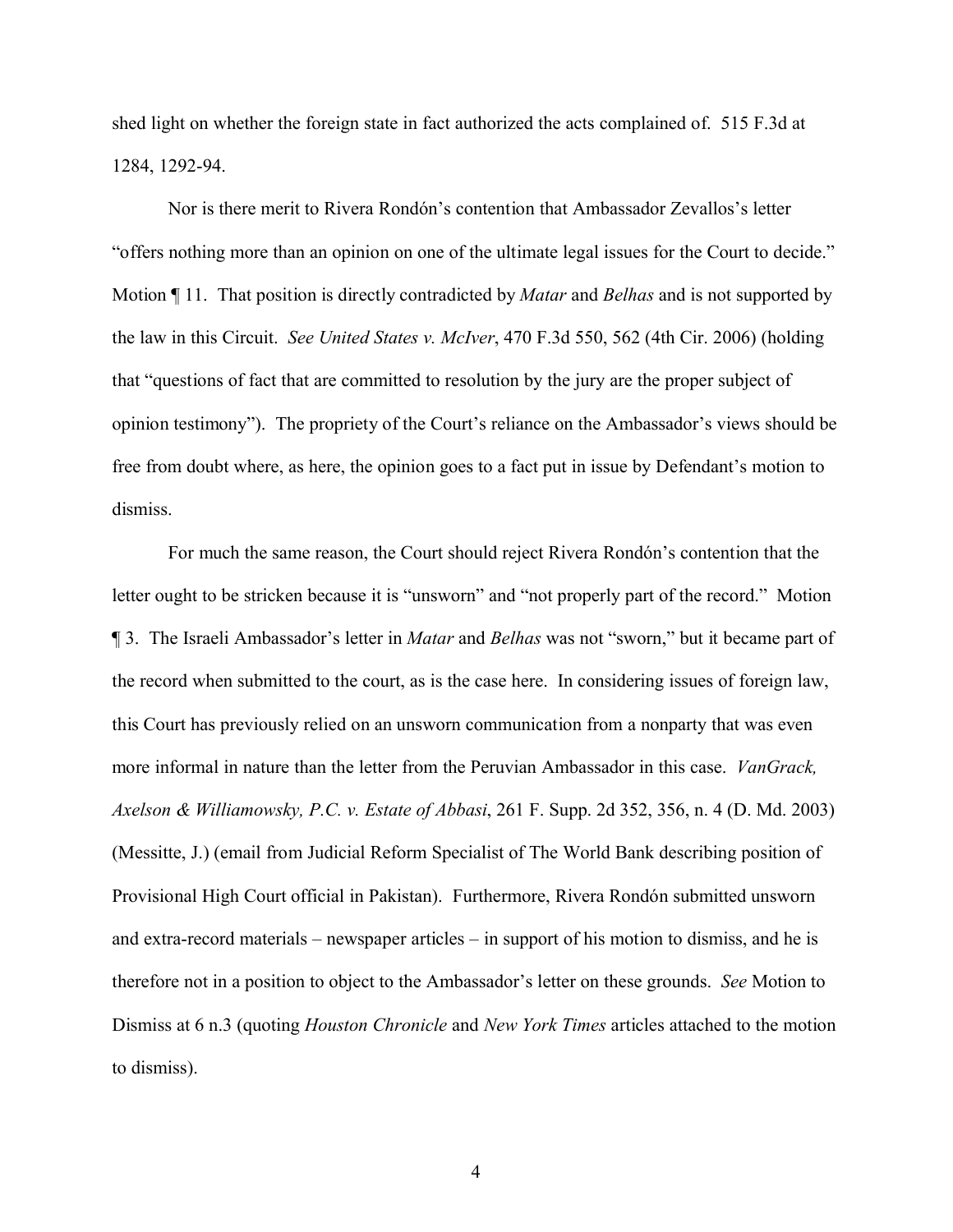As we emphasized during oral argument, Plaintiffs' opposition to the motion to dismiss is not dependent on the Ambassador's letter. The letter is merely an additional reason for finding that, at a minimum, there is a factual dispute as to Rivera Rondón's defense that he was acting in an official capacity, and the Court must resolve that dispute in Plaintiffs' favor at this stage of the proceedings. Moreover, since Defendant has failed to state any valid reason why the letter should not be considered by the Court in deciding Defendant's motion to dismiss, he has failed to carry his burden on the motion to strike. There is simply no justification for striking the letter, which would be seen as an unwarranted affront to the Ambassador and his government.

## **CONCLUSION**

For all of the foregoing reasons, Plaintiffs urge the Court to deny Defendant Rivera Rondón's motion to strike.

Respectfully submitted,

 $\sqrt{g}/$ 

|                       | Wade B. Wilson (No. 15381)<br>Mark N. Bravin (Pro Hac Vice granted)<br>Thomas J. O'Brien (Pro Hac Vice granted)<br>Morgan, Lewis & Bockius, LLP<br>1111 Pennsylvania Avenue, N.W.<br>Washington, D.C. 20004<br>202.739.3000<br>202.739.3001 Facsimile<br>wwilson@morganlewis.com<br>mbravin@morganlewis.com<br>to'brien@morganlewis.com |
|-----------------------|-----------------------------------------------------------------------------------------------------------------------------------------------------------------------------------------------------------------------------------------------------------------------------------------------------------------------------------------|
| OF COUNSEL            | Pamela Merchant<br>Center for Justice & Accountability<br>870 Market Street, Suite 688<br>San Francisco, CA 94102<br>415.544.0444<br>pmerchant@cja.org                                                                                                                                                                                  |
| DATED: April 28, 2008 | <b>Attorneys for Plaintiffs</b><br>TEÓFILA OCHOA LIZARBE and<br><b>CIRILA PULIDO BALDEÓN</b>                                                                                                                                                                                                                                            |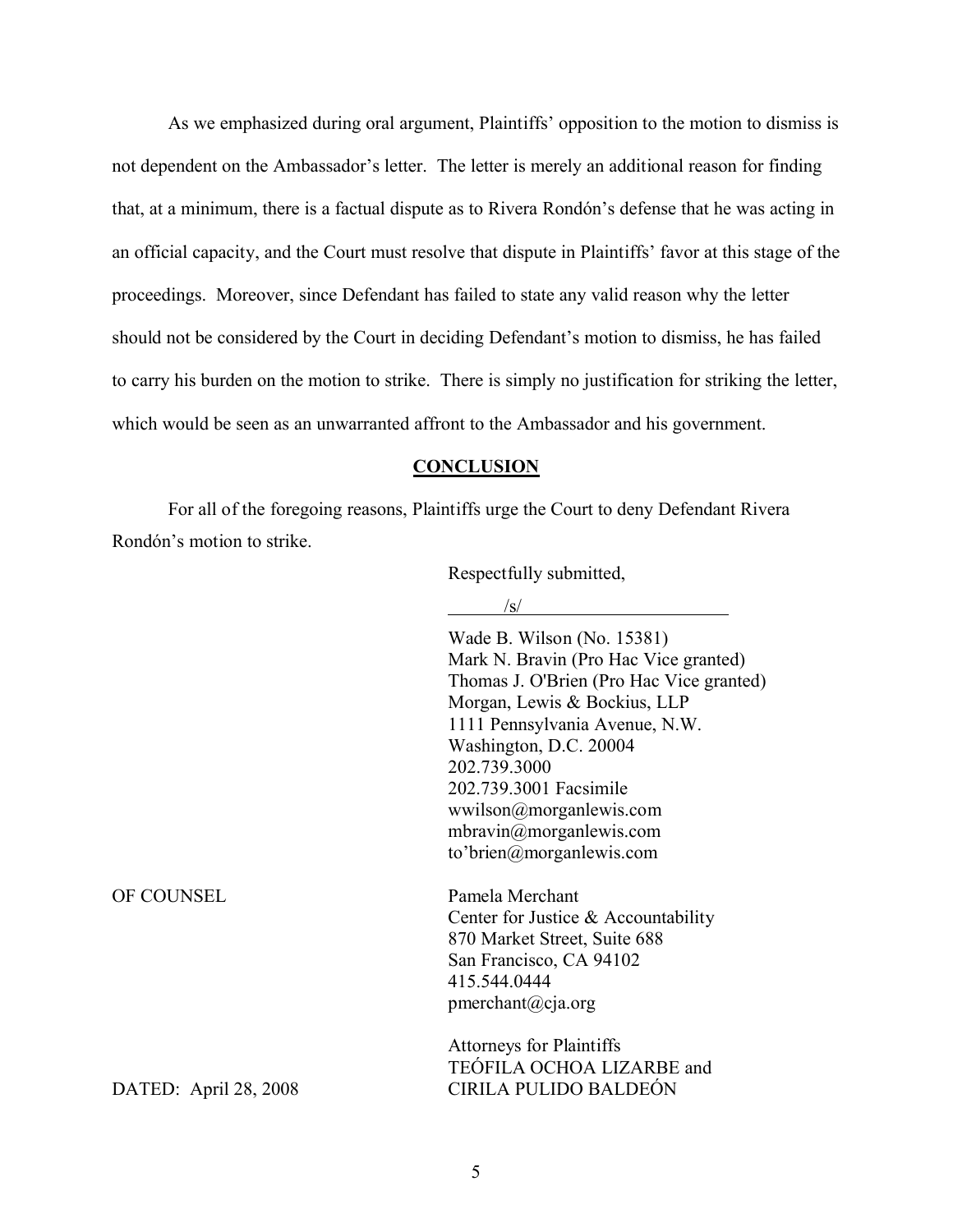## **EXHIBIT A**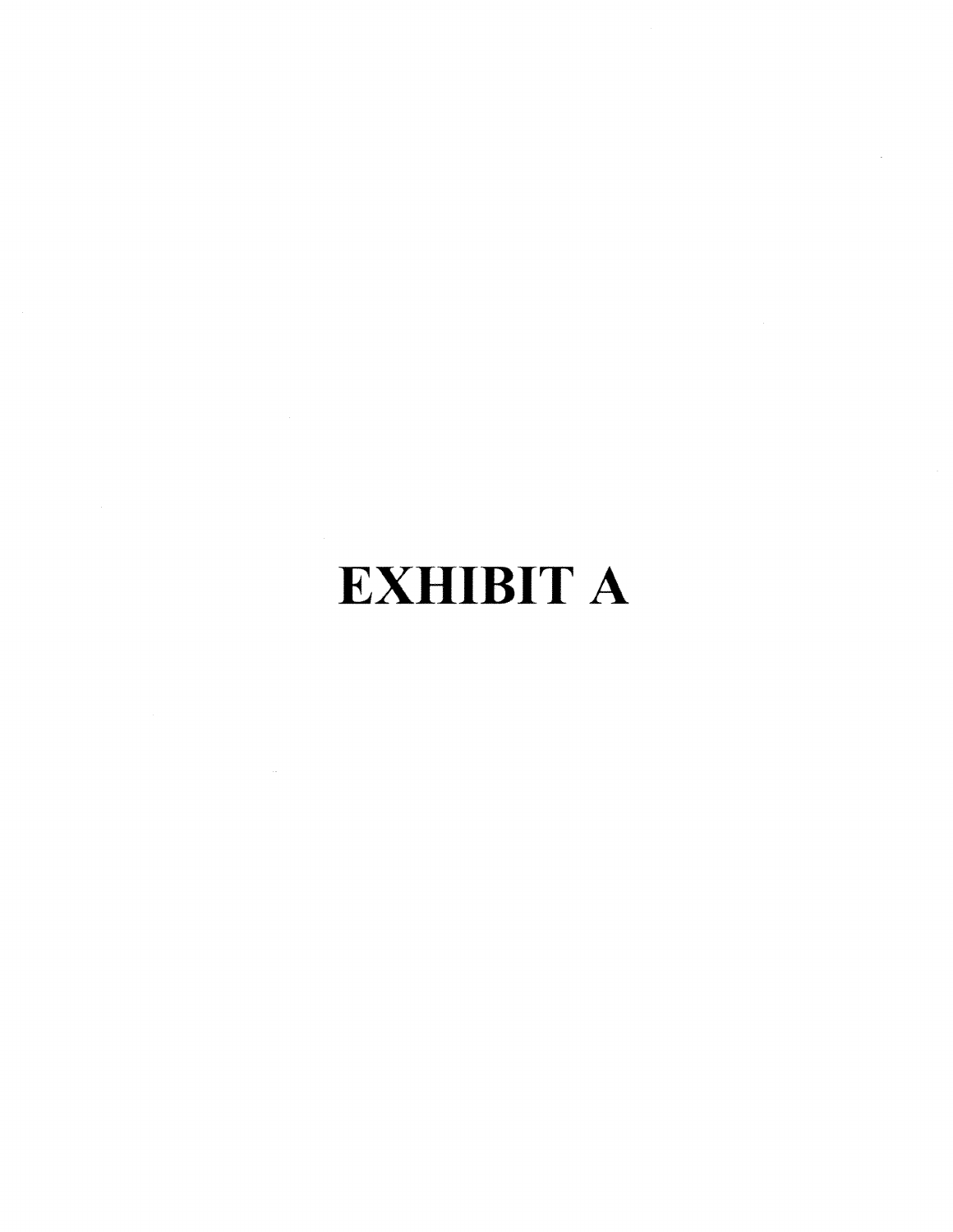**AMBASSADOR OF ISRAEL** WASHINGTON, D.C.



שנריר ישראל וושינגטוו

February 6, 2006

Ambassador Nicholas Burns Under-Secretary for Political Affairs The Department of State Washington, D.C.

Re:

Matar v. Dichter, Civ. No. 05-10270 (S.D.N.Y.) Belhas v. Ya'alon, Civ. No. 05-02167 (D.D.C.)

Dear Ambassador Burns,

I wish to draw your attention to the above-referenced lawsuits recently filed in U.S. federal district courts against Avraham Dichter, former Director of Israel's Internal Security Agency and Moshe Ya'alon, former head of Army Intelligence for the Israeli Defense Forces.

Both suits, filed by the same counsel, seek to hold former senior officials of the Government of Israel personally liable for casualties resulting from military actions undertaken by the State of Israel in defending against terrorism. The Matar case involves military action undertaken in Gaza in July, 2002 against Saleh Mustafa Shehahdeh, the military commander of the Hamas terrorist organization. The *Belbas* case concerns an incident in April, 1996 in which casualties resulted from return fire directed against targets and rocket launch sites of the Hezbollah terrorist organization located, quite deliberately, in very close proximity to the United Nations compound in Qana.

Israel fully respects the United States legal system and the independence of its judiciary. At the same time, I feel obliged to convey to you our concerns regarding the fundamental inappropriateness and political nature of these lawsuits.

As you know, the State of Israel has long welcomed a dialogue with the United States, through diplomatic and political channels, about the terrorist threat confronting both our countries, and the proper measures for securing the safety of our citizens while upholding the rule of law and minimizing harm to others from military and security operations. We acknowledge also the critical leadership role of the United States in advancing the peace process between Israel and its neighbors.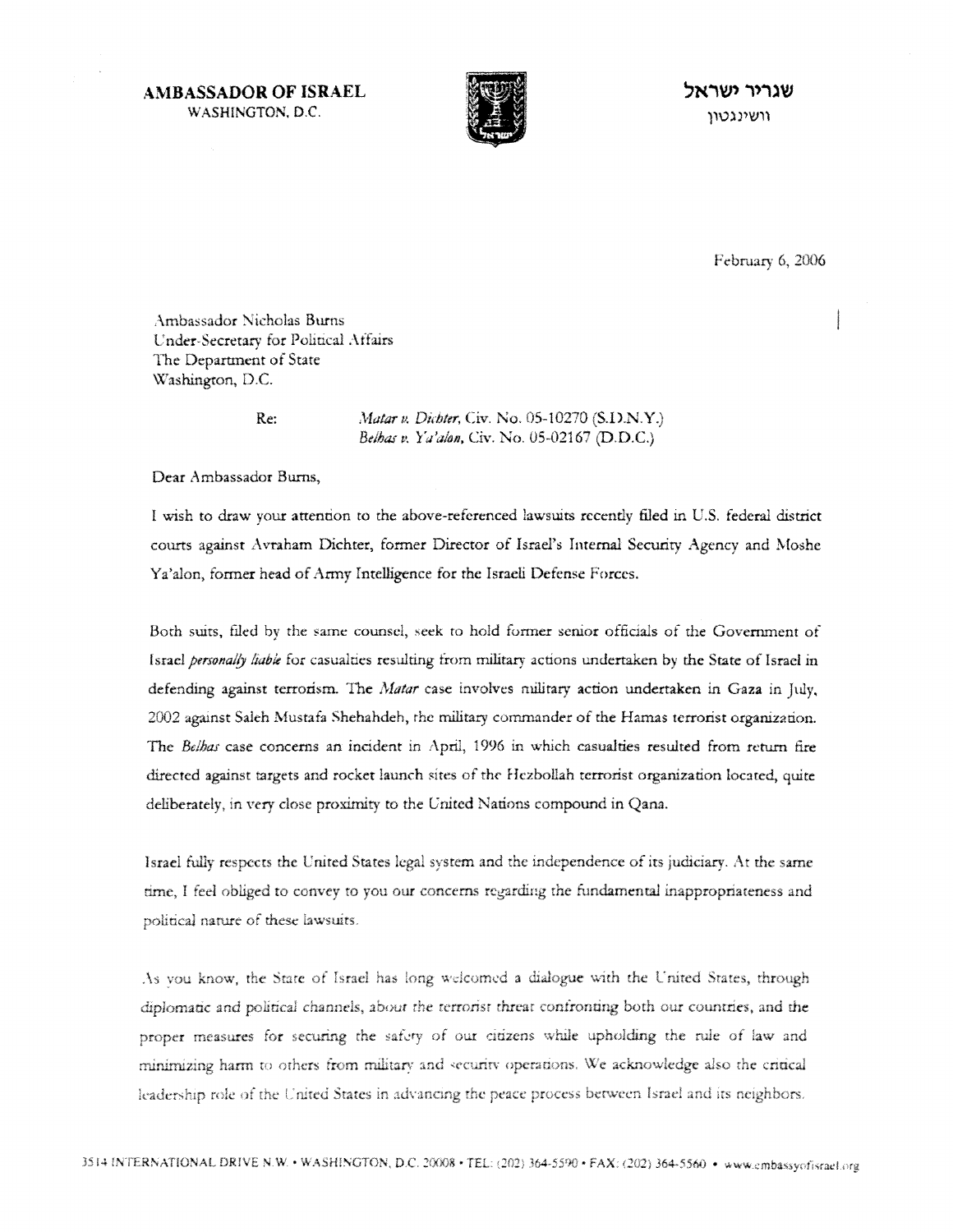**AMBASSADOR OF ISRAEL** WASHINGTON, D.C.



The attempts to draw US courts into the adjudication of these cases runs counter to the ongoing Israel-US dialogue and the key diplomatic role of the US in the region.

These lawsuits would embroil the U.S. courts in evaluating Israeli policies and operations in the context of an continuing armed conflict against terrorist operatives. They touch directly upon issues related to the Middle East peace process and ongoing and extensive diplomatic efforts, led by the US government, to end terrorism and bring peace and stability to Israel's relations with Lebanon and with the Palestinian side.

As such, the cases raise quintessentially political questions, in which judicial interference is improper, impracticable and risks complicating or undermining the important political and diplomatic avenues that are currently being pursued.

While ostensibly brought against Mr. Dichter and Gen.Yaalon personally, these cases challenge sovereign actions of the State of Israel, approved by the government of Israel in defense of its citizens against terrorist attacks. They attempt to circumvent Israel's sovereign immunity for official state acts.

The plaintiffs could not sue Israel directly in the U.S. courts for its military and security policies, and have consequently sought to directly sue senior Israeli officials, both of whom continue to play a prominent role in Israeli public life. However, anything Mr. Dichter and Gen. Ya'alon did in connection with the events at issue in the suits was in the course of their official duties, and in furtherance of official policies of the State of Israel. To allow a suit against these former officials is to allow a suit against Israel itself.

Both cases also raise significant concerns in that they appear to be part of a deliberate, and potentially expanding, agenda on the part of some private groups to import political conflicts into foreign courts or to use lawsuits as a means for advancing certain political or propaganda objectives. We know that the US itself has had to confront similar misuse of legal avenues in cases brought against its own officials in foreign countries, some of which have been brought by the very same lawyers behind the cases against Mr. Dichter and Gen. Yaalon.